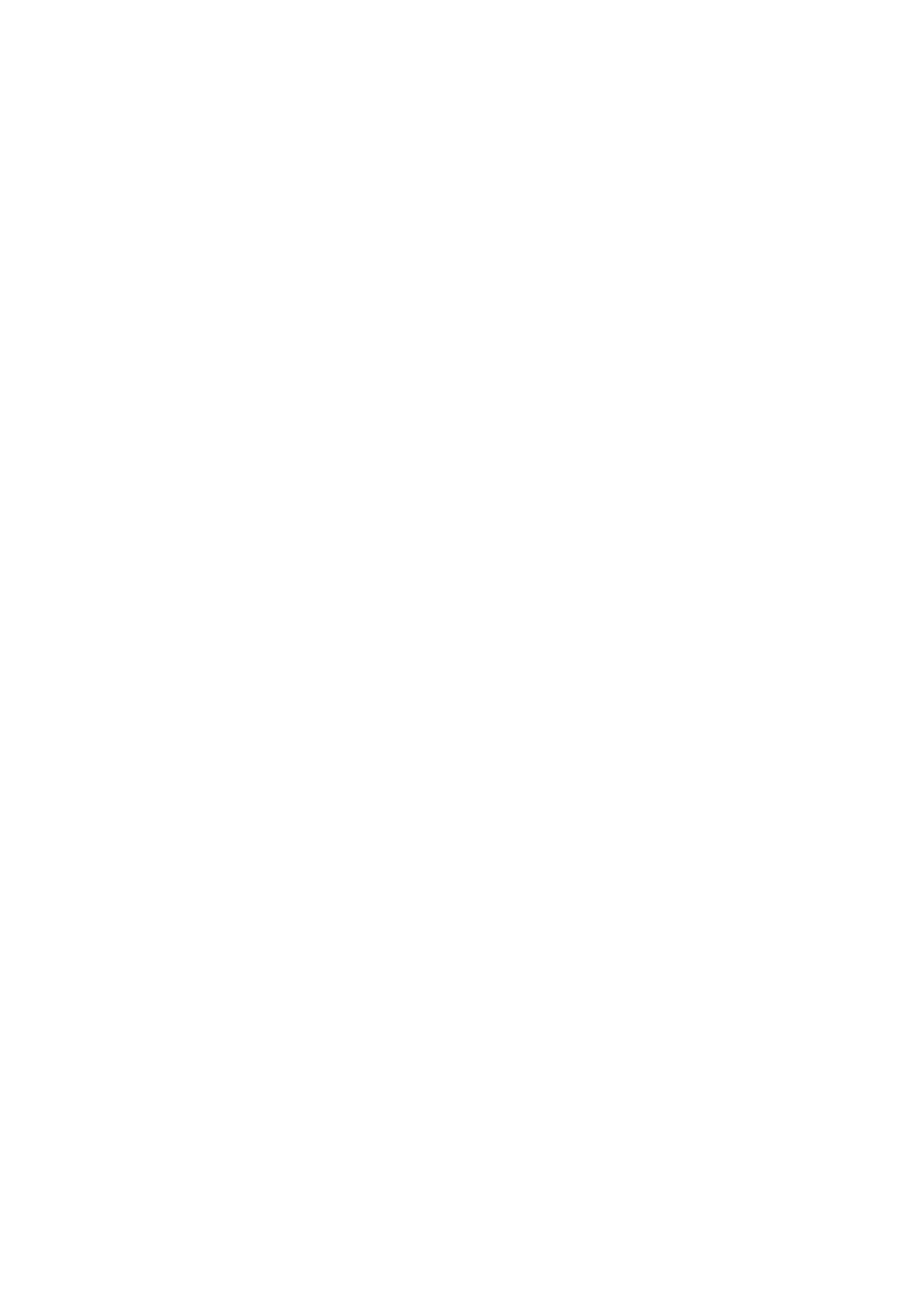# CROOKWELL A.P. & H SOCIETY

### **ANZ AGRIBUSINESS FLOCK EWE COMPETITION**

## **CONDITIONS OF ENTRY**

- 1. The competition is open to any person, partnership or company; provided the sheep exhibited have been bred on the property of that person, partnership or company and the property is in the Crookwell region. For boundary clarification please contact the Chief Steward.
- 2. The sheep exhibited must have been running on the property of the entrant for the full twelve months and must carry the registered earmark of the entrant.
- 3. Sheep entered in the competition must not carry more than twelve months wool. Rugging and/or pampering of sheep included in the entry is not allowed. If, in the opinion of the judges and/or committee other non-commercial practices have been carried out, they may disqualify that entrant from participation in that year's competition. The judge and/or committee's decision will be final.
- 4. To compete, all "classed in" maiden merino ewes of the same drop and showing the applicable NLIS coloured tag for the respective year must be available for judging. **A minimum of 50 ewes are required to compete.**
- 5. Teams will be judged on the following scale:

| Total                                  | 200 points |
|----------------------------------------|------------|
| Culling percentage                     | 25 points  |
| <b>Commercial Qualities</b>            | 25 points  |
| Conformation, Structure, Size for type | 50 points  |
| Wool quality & character for type      | 50 points  |
| Wool quantity for type                 | 50 points  |

- 6. Each exhibitor must complete an entry form. A fee of \$50.00 will be charged to assist in covering costs, and payment must accompany the entry form.
- 7. On the day of judging all maiden ewes must be presented as one mob in a yard for judging with access to a drenching race. The judges will instruct when to fill the race for further inspection.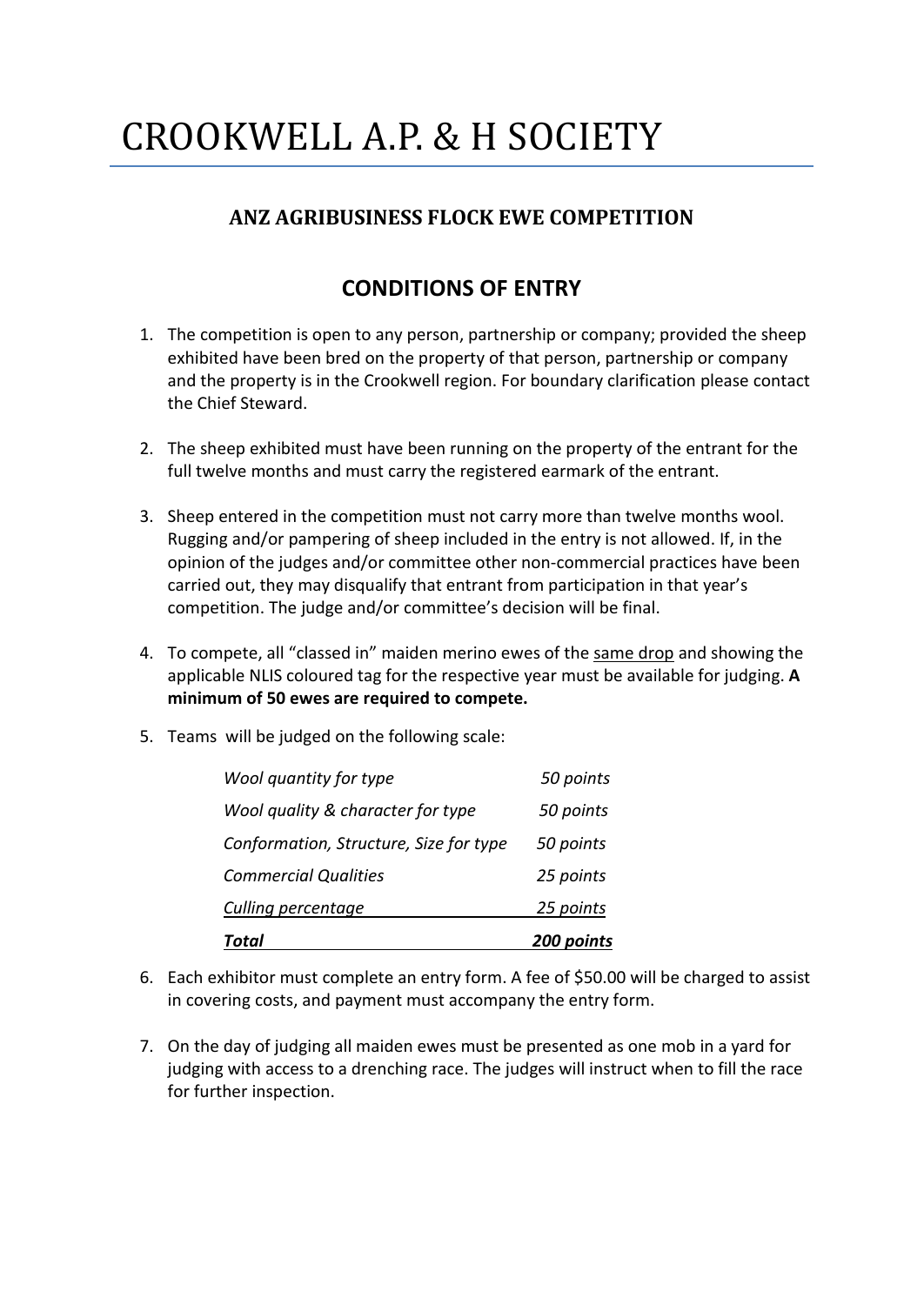- 8. In addition, entrants will be required to display their top five ewes in a separate pen on judging day. This gives each entrant an opportunity to present the direction of their breeding operation and to give the judges an idea of where the breeder wants to be in their enterprise in the future.
- 9. Exhibitors shearing after  $1<sup>st</sup>$  December 2021 are entitled to present 10% (to a max of 50 head) of their maiden ewes in full wool for judging. Apart from the exhibitors top five these should be a random selection.
- 10. Eight finalists will be announced *in no particular order* at the presentation evening. Four finalists will be from entries shorn before 1<sup>st</sup> September 2021 and four finalists from entries shorn between 1<sup>st</sup> September 2021 and 19<sup>th</sup> January 2022. First to Fourth placings will be awarded in each category at the Crookwell Show with the highest scoring flock being awarded the Champion Prize.
- 11. All entrants (or a representative) are required to attend the presentation evening at the Crookwell Services Club on Thursday 20<sup>th</sup> January 2022.
- 12. Five ewes from each of the eight finalists must be displayed at the Crookwell Show, where the placings will be announced on Sunday 13th February 2022 at 1.00pm**.** Display is from 9.30am to 3.30pm. A National Vendor Declaration and National Sheep Health Statement must be provided prior to displaying ewes at the show.
- 13. Any person, partnership or company, who is a registered stud of the N.S.W Stud Merino Breeders Association or who has bred and then sold or traded merino rams to another merino enterprise within the last five years, will be ineligible to enter the competition.
- 14. If joining is in progress the exhibitor may leave the rams in if they desire.
- 15. Exhibitors will be required to provide some basic information, as per Entry Form details, regarding the sheep and property operation on the day of inspection.
- 16. Standard culling percentage of approximately 30% is deemed acceptable in the commercial sheep industry. Extremes above or below may incur penalties where the judges see fit.
- 17. All decisions and judgments made by the committee will be final.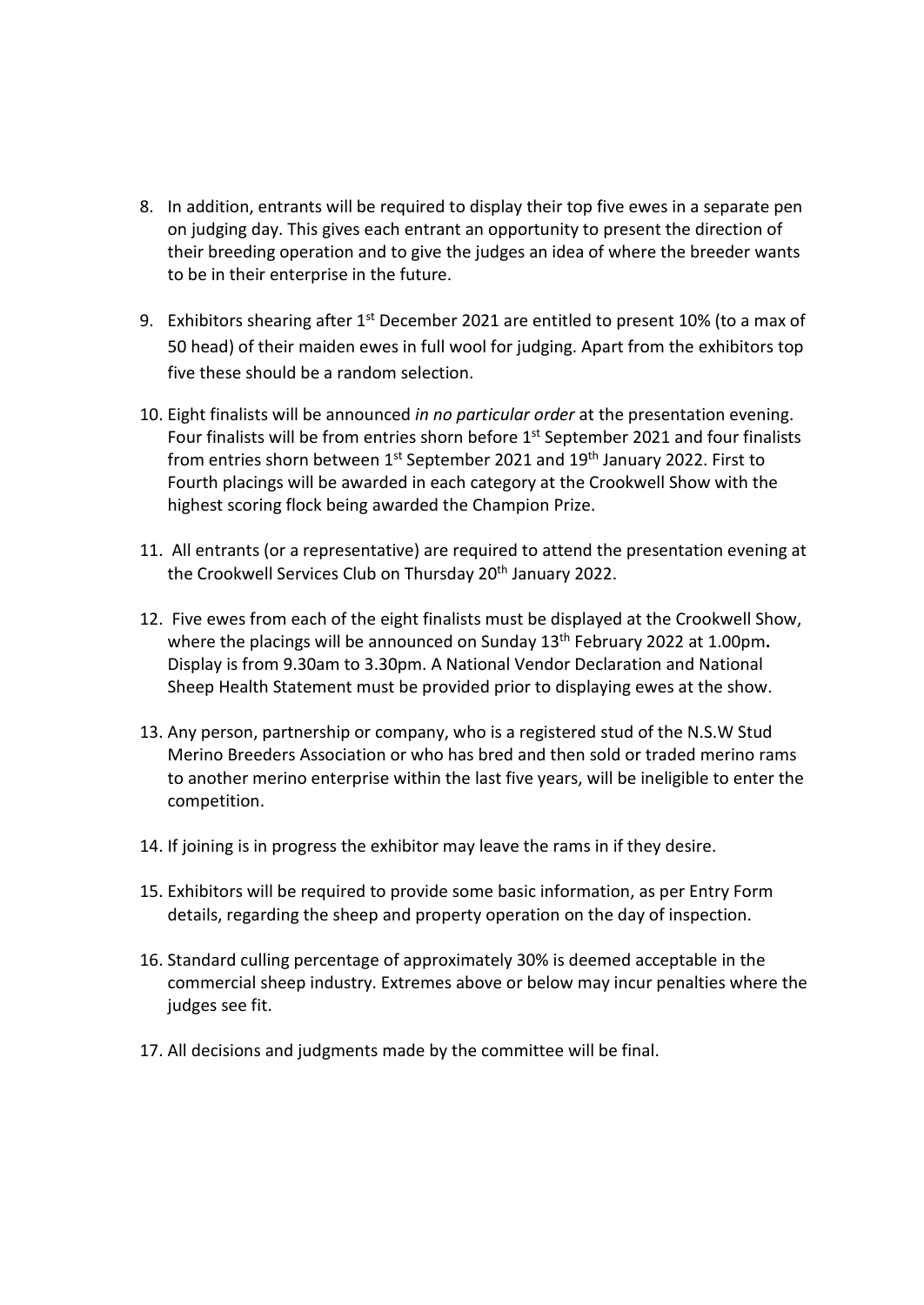

### **ANZ AGRIBUSINESS FLOCK EWE COMPETITION 2022 ENTRY FORM**

|                                                                                         |                                                                 | <b>PROPERTY INFORMATION - ALTITUDE:</b> M ANNUAL RAINFALL: mm                                   |
|-----------------------------------------------------------------------------------------|-----------------------------------------------------------------|-------------------------------------------------------------------------------------------------|
| TOTAL NUMBER OF SHEEP SHORN - LAST 12 MONTHS<br>(Include Merinos, Crossbreds and Lambs) |                                                                 |                                                                                                 |
|                                                                                         |                                                                 | 2021 - Ewes joined to Merinos: __________ Merino Lambs Marked: _________Lambs Weaned: _________ |
|                                                                                         |                                                                 | 2020 - Ewes joined to Merinos: __________ Merino Lambs Marked: _________Lambs Weaned: _________ |
|                                                                                         |                                                                 | 2019 - Ewes joined to Merinos: __________ Merino Lambs Marked: ________Lambs Weaned: _________  |
|                                                                                         | Number 2020 drop of Maiden ewes for inspection: _______________ |                                                                                                 |
|                                                                                         |                                                                 |                                                                                                 |
|                                                                                         |                                                                 |                                                                                                 |
|                                                                                         |                                                                 |                                                                                                 |
|                                                                                         |                                                                 |                                                                                                 |
|                                                                                         |                                                                 |                                                                                                 |
|                                                                                         |                                                                 |                                                                                                 |
|                                                                                         |                                                                 | I have completed the entry form in full and agree to the Conditions of Entry,                   |
|                                                                                         | Date __________________                                         |                                                                                                 |
| Entries Close 30th November 2021                                                        |                                                                 |                                                                                                 |
| Completed forms with \$50 entry fee to;                                                 |                                                                 |                                                                                                 |
| Flock Ewe Competition C/- Michael Lowe                                                  |                                                                 |                                                                                                 |
| 645 Binda Rd Crookwell NSW 2583                                                         |                                                                 | <b>Please Turn Over</b>                                                                         |